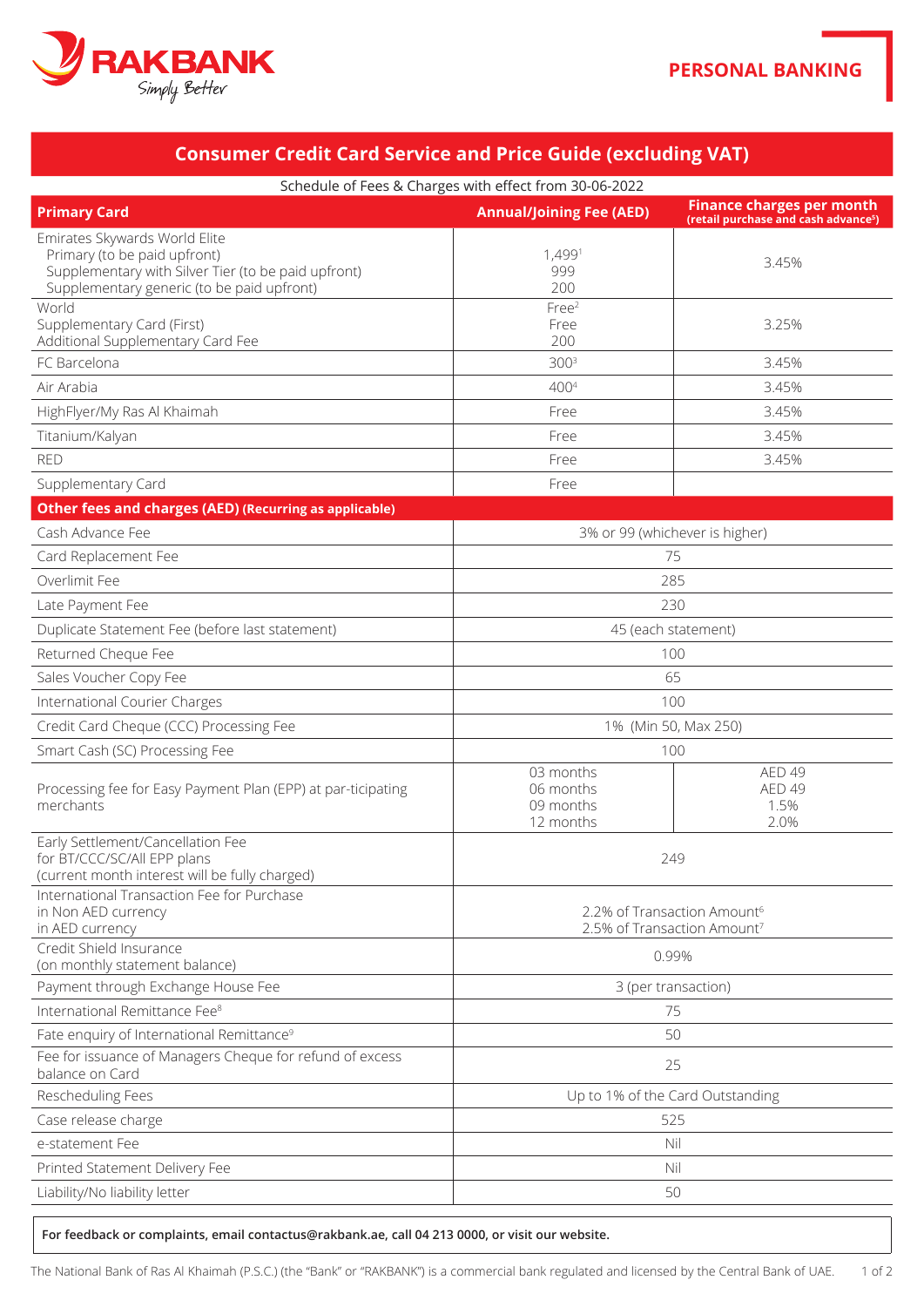| <b>Repayment Terms</b>                                     |                                     |
|------------------------------------------------------------|-------------------------------------|
| Minimum Amount Due                                         | 3% or AED 100 (whichever is higher) |
| No. of days from Statement Date to Payment Due Date        | 25 davs                             |
| Maximum interest free period<br>(retail transactions only) | Up to 55 days                       |
| Cash Advance Limit                                         | 80% of Credit Card Limit            |

## **Important Notes**

- 1. Joining/annual fee will be charged for the first year. The bank may charge annual fee of AED 1,499 at the beginning of the second year and subsequent years if the minimum spend of AED 120,000 is not achieved in the previous year (excluding RAKMoneyTransfer transactions).
- 2. No Annual fee will be charged for the first year. For subsequent years also, the Card is free if you spend an amount of AED 50,000 in the previous year. The bank may charge an Annual fee of AED 750 at the beginning of the second year and subsequent years if the minimum spend of AED 50,000 is not achieved during the previous year (RAKMoney Transfer transactions will be excluded for annual fee waiver).
- 3. Annual fee of AED 300 will be charged on issuance of the card. This will reflect in the first statement and will be part of minimum amount due. Subsequently, this annual fee amount will be charged on anniversary.
- 4. An amount of AED 400 will be charged as a Joining Fee. This will reflect on the 1st statement and will be part of the minimum amount due. For subsequent years, the Card is free, if retail spends of AED 20,000 is achieved in the previous year. The bank will charge an Annual Fee of AED 400 at the beginning of the second year if the spend criterion is not met (RAKMoney Transfer transactions and BT/CCC/SC cash transactions will be excluded from the spend criterion for fee waiver).
- 5. Finance charges will be applicable from the date of transaction till the amount is paid in full.
- 6. This fee is charged in addition to the standard processing fee charged by Mastercard International or Visa International and is applicable to transactions performed in any currency other than UAE Dirhams (approximately 1.15%).
- 7. Applicable for all foreign currency transactions paid in AED.
- 8. International Remittance will be treated as a Cash Advance transaction. Cash Advance fee is not applicable. Overseas bank charges, if any, will be applicable.
- 9. Overseas bank charges, if any, will be applicable.
- 10. Monthly finance charges are subject to increase by 0.5% in case the Card account is past due in the previous statement. An account is considered past due if the minimum pay-ment due is not received before the payment due date. Subsequently, monthly finance charges will revert to the prevailing product finance charges if the Card account is no longer past due for the previous and current .statements
- 11. No Finance Charges on retail transaction balances will be levied if 100% of the statement outstanding balance is paid on or before the payment due date.
- 12. No late payment fee will be charged if Minimum Amount Due is paid on or before the payment due date.
- 13. Additional expenses, eg. postage, telex, courier, fax, legal fees, etc., will be charged where incurred.
- 14. For details on Credit Shield please refer to Credit Shield Terms and Conditions.
- 15. In line with the UAE's Value Added Tax (VAT) implementation from 1st January 2018, VAT at the rate of 5% will be levied on RAKBANK's fees and charges specified herein, wherever applicable and as per UAE law.

### **Warnings**

- **If you are late in payment or fail to make the applicable payments on the due date, you will pay default interest at the rates** described above.
- If you make only the minimum payments during each billing period, you will pay more in interest and it will take you longer to pay off your outstanding balance.

For feedback or complaints, email contactus@rakbank.ae, call 04 213 0000, or visit our website.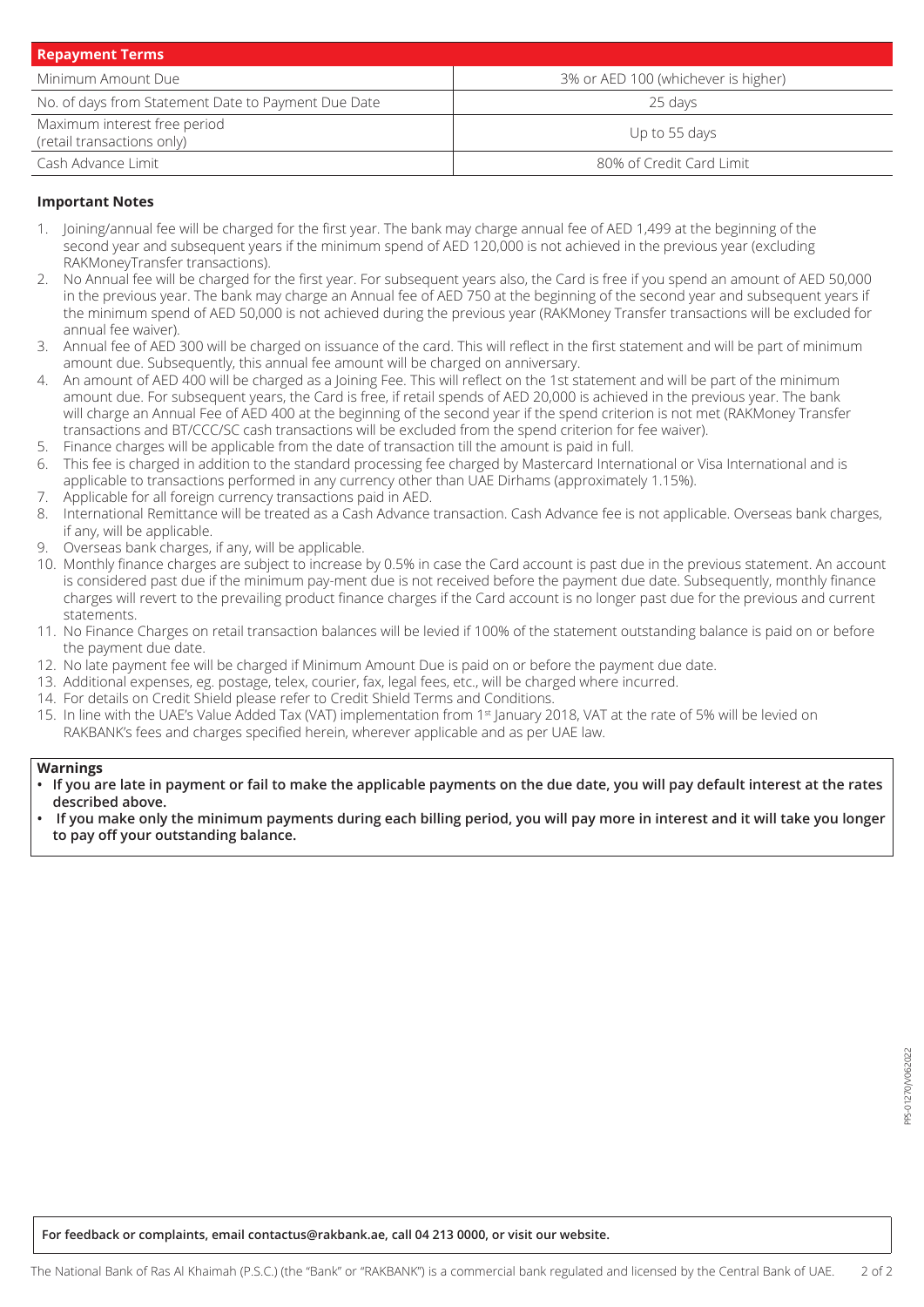



# **الئحة الخدمات واألسعار الخاصة بالبطاقة االئتمانية )ال تشمل ضريبة القيمة المضافة(**

| جدول الرسوم والنفقات اعتباراً من 2022-06-30                             |                                         |                                                                                                                                                              |  |
|-------------------------------------------------------------------------|-----------------------------------------|--------------------------------------------------------------------------------------------------------------------------------------------------------------|--|
| رسوم التمويل شهريأ<br>(مشتريات التجزئة والسحوبات النقدية <sup>5</sup> ) | الرسوم السنوية/ رسوم الاشتراك<br>(درهم) | البطاقة الرئيسية                                                                                                                                             |  |
|                                                                         |                                         | بطاقة سكاى واردز طيران الإمارات وورلد إليت                                                                                                                   |  |
| 3.45%                                                                   | 11,499                                  | البطاقة الرئيسية (تدفع مقدماً)                                                                                                                               |  |
|                                                                         | 999                                     | البطاقة الإضافية مع الفئة الفضية (تدفع مقدماً)                                                                                                               |  |
|                                                                         | 200                                     | البطاقة الإضافية العامة (تدفع مقدماً)                                                                                                                        |  |
|                                                                         | مجاناً ً                                | وورلد                                                                                                                                                        |  |
| 3.25%                                                                   | مجانآ                                   | البطاقة الإضافية (الأولى)                                                                                                                                    |  |
| 3.45%                                                                   | 200<br>3300                             | رسوم البطاقة الإضافية الثانية<br>بطاقة إف سى برشلونة                                                                                                         |  |
| 3.45%                                                                   | 4400                                    | بطاقة العربية للطيران                                                                                                                                        |  |
| 3.45%                                                                   | مجانآ                                   | بطاقة هاى فلاير/ مدينتى رأس الخيمة                                                                                                                           |  |
| 3.45%                                                                   | مجانآ                                   | بطاقة تيتانيوم/ كليان                                                                                                                                        |  |
| 3.45%                                                                   | مجانآ                                   | بطاقة رد                                                                                                                                                     |  |
|                                                                         | مجانآ                                   | البطاقة الإضافية                                                                                                                                             |  |
|                                                                         |                                         | رسوم ونفقات أخرى بالدرهم الإماراتي (يتكرر حسب الاقتضاء)                                                                                                      |  |
| 3% أو 99 درهماً (أيهما أكثر)                                            |                                         | رسوم السحوبات النقدية                                                                                                                                        |  |
| 75                                                                      |                                         | رسوم استبدال البطاقة                                                                                                                                         |  |
| 285                                                                     |                                         | رسوه تجاوز الحد المسموح                                                                                                                                      |  |
| 230                                                                     |                                         | رسوم الدفعة المتأخرة                                                                                                                                         |  |
| 45 (لكل كشف حساب)                                                       |                                         | صورة طبق الأصل عن كشف الحساب (قبل آخر كشف)                                                                                                                   |  |
| 100                                                                     |                                         | رسوم الشيك المرتجع                                                                                                                                           |  |
| 65                                                                      |                                         | رسوم نسخة قسيمة المشتريات                                                                                                                                    |  |
| 100                                                                     |                                         | رسوم شركات التوصيل العالمية                                                                                                                                  |  |
| 1% (50 درهم كحد أدنى، 250 درهم كحد أقصى)                                |                                         | رسوم معاملات شيكات بطاقة الائتمان                                                                                                                            |  |
| 100                                                                     |                                         | رسوم إجراءات خدمة سمارت كاش                                                                                                                                  |  |
| 49 درهم<br>49 درهم<br>1.5%<br>2.0%                                      | 3 أشهر<br>6 أشهر<br>9 أشهر<br>12 شهراً  | رسوم المعاملات لخطة السداد الميسرة عند الشراء من المحلات المشاركة                                                                                            |  |
| 249                                                                     |                                         | التسوية المبكرة/رسوم إلغاء معاملات تحويل الرصيد/شيكات بطاقة الائتمان/<br>سمارت كاش/جميع خطط السداد الميسرة<br>(سيتم احتساب الفائدة على الشهر الحالى بالكامل) |  |
| $63.2\%$ من مبلغ المعاملة<br>$7$ من مبلغ المعاملة $2.5\%$               |                                         | رسوم معاملات الشراء خارج الدولة<br>التى تتم بعملة غير الدرهم الإماراتي<br>التبى تتم بالدرهم الإماراتي                                                        |  |
| 0.99%                                                                   |                                         | برنامج تأمين حماية بطاقة الائتمان (في حَشف الحساب الشهري)                                                                                                    |  |
| 3 (لكل معاملة)                                                          |                                         | رسوم الدفع عبر مراكز الصرافة                                                                                                                                 |  |
| 75                                                                      |                                         | رسوم التحويلات النقدية الدولية <sup>8</sup>                                                                                                                  |  |
| 50                                                                      |                                         | الاستغسار عن التحويلات النقدية الدولية <sup>9</sup>                                                                                                          |  |
| 25                                                                      |                                         | رسوم إصدار شيك مصرفى لاسترداد الرصيد الزائد فى البطاقة                                                                                                       |  |
| لغاية %1 من مبلغ البطاقة                                                |                                         | رسوم إعادة الجدولة المتبقى                                                                                                                                   |  |
| 525                                                                     |                                         | رسوم التنازل عن بلاغ أو قضية                                                                                                                                 |  |
| لا شىء                                                                  |                                         | طلب كشف حساب إلكترونى                                                                                                                                        |  |
| لا شىء                                                                  |                                         | طلب توصيل كشف حساب مطبوع                                                                                                                                     |  |
| 50                                                                      |                                         | خطاب مديونية/براءة ذمة                                                                                                                                       |  |

**ألي مالحظات أو للشكاوي، تواصل معنا عبر ae.rakbank@contactus أو اتصل بنا على 0000 213 04 أو قم بزيارة موقعنا على اإلنترنت.**